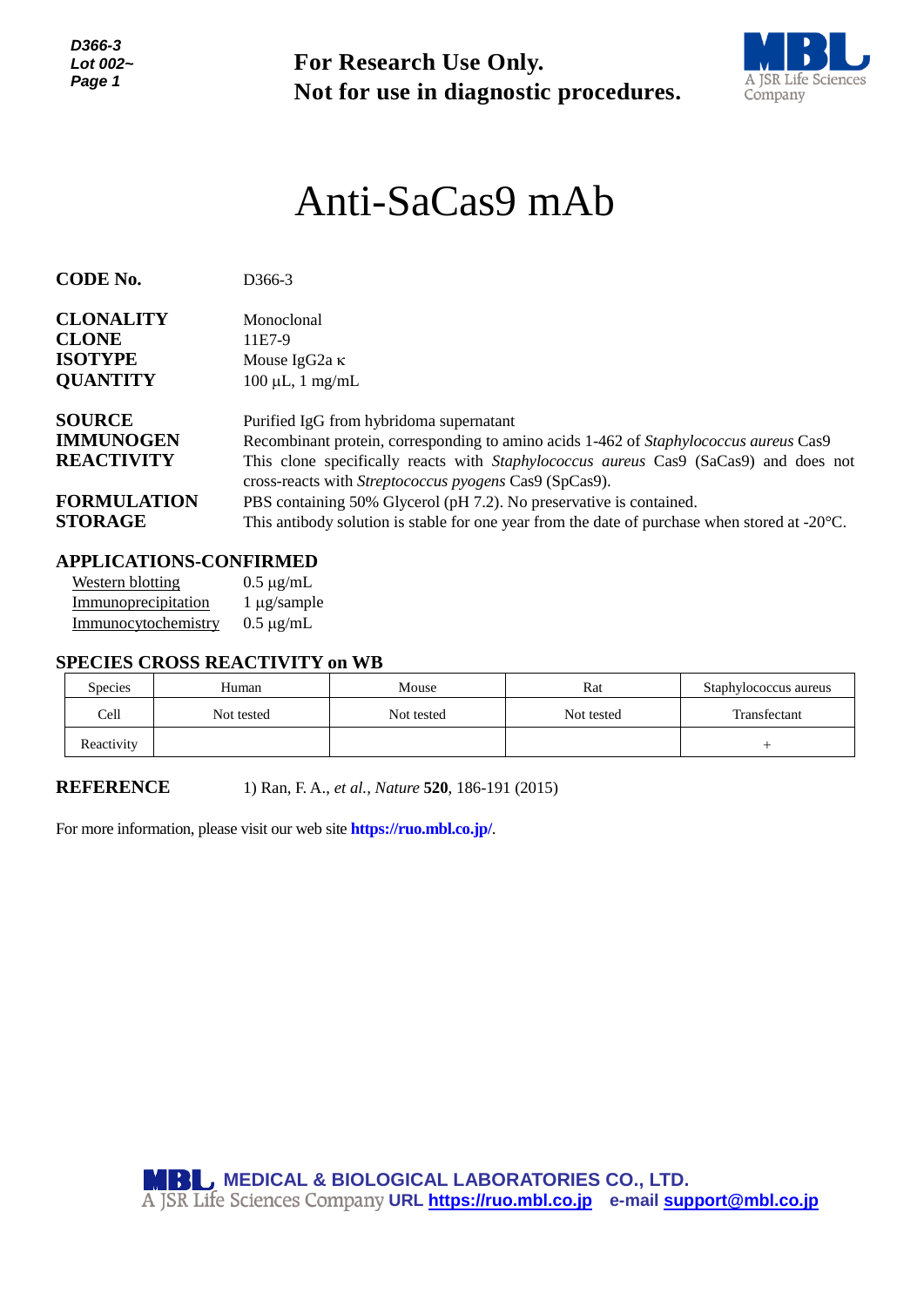#### **SDS-PAGE & Western blotting**

- 1) Wash the cells 3 times with PBS and suspends them in 1 mL of Laemmli's sample buffer, then sonicate briefly (up to 10 sec.).
- 2) Boil the samples for 3 min. and centrifuge. Load  $10 \mu L$  of the sample per lane in a 1-mm-thick SDS-polyacrylamide gel (7.5% acrylamide) for electrophoresis.
- 3) Blot the protein to a polyvinylidene difluoride (PVDF) membrane at 1 mA/cm<sup>2</sup> for 1 hr. in a semi-dry transfer system (Transfer Buffer: 25 mM Tris, 190 mM glycine, 20% methanol). See the manufacturer's manual for precise transfer procedure.
- 4) To reduce nonspecific binding, soak the membrane in 10% skimmed milk (in PBS) overnight at 4°C.
- 5) Incubate the membrane with primary antibody diluted with 1% skimmed milk (in PBS) as suggested in the **APPLICATIONS** for 1 hr. at room temperature. (The concentration of antibody will depend on the conditions.)
- 6) Wash the membrane with PBS-T [0.05% Tween-20 in PBS] (3 times for 5 min.).
- 7) Incubate the membrane with 1:10,000 of Anti-IgG (Mouse) pAb-HRP (MBL, code no. 330) diluted with 1% skimmed milk (in PBS) for 1 hr. at room temperature.
- 8) Wash the membrane with PBS-T (3 times for 5 min.).
- 9) Wipe excess buffer on the membrane, and then incubate it with appropriate chemiluminescence reagent for 1 min. Remove extra reagent from the membrane by dabbing with paper towel, and seal it in plastic wrap.
- 10) Expose to an X-ray film for 1 min. in a dark room. Develop the film as usual. The condition for exposure and development may vary.

(Positive control for Western blotting; Transfectant)



## *Western blotting analysis of SaCas9*

Lane 1: 293T Lane 2: SaCas9-DN-HA/293T Lane 3: SaCas9-WT-HA/293T

Immunoblotted with Anti-SaCas9 mAb (MBL, code no. D366-3)

Samples were kindly provided by Dr. Haruhiko Siomi. (Department of Molecular Biology, Keio University School of Medicine)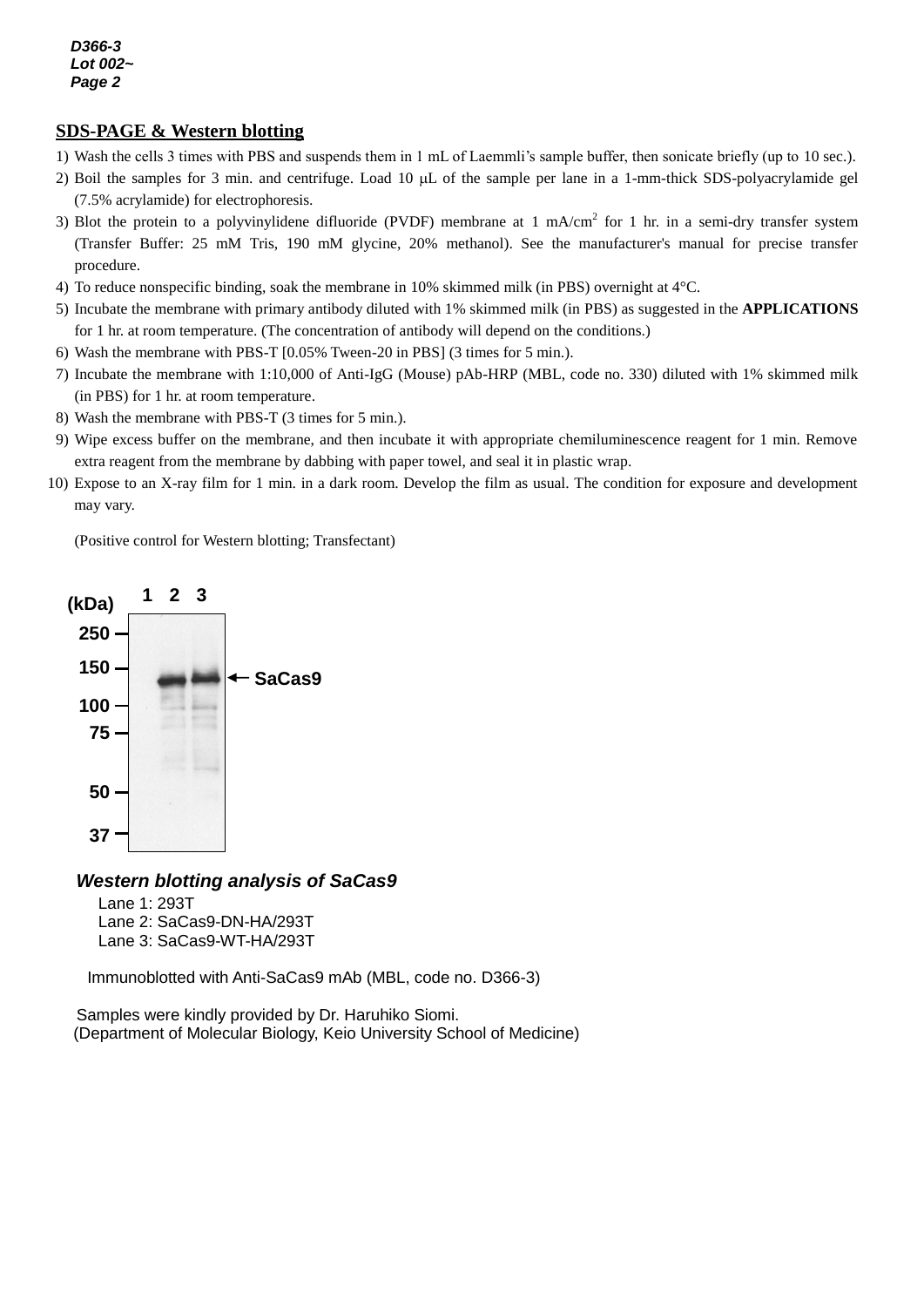*D366-3 Lot 002~ Page 3*

#### **Immunoprecipitation**

- 1) Wash 1 x  $10^7$  cells 3 times with PBS and suspend them with 2 mL of Extraction buffer [50 mM Tris-HCl (pH 7.4), 150 mM NaCl, 0.05% NP-40] containing appropriate protease inhibitors, then sonicate briefly (up to 15 sec.).
- 2) Incubate the tube for 15 min. on ice.
- 3) Centrifuge the tube at 12,000 x g for 5 min. at 4°C and transfer the supernatant to another tube.
- 4) Mix 20  $\mu$ L of 50% protein A agarose beads slurry resuspended in 200  $\mu$ L of IP buffer [10 mM Tris-HCl (pH 8.0), 500 mM NaCl, 0.1% NP-40] with primary antibody as suggested in the **APPLICATIONS**. Incubate with gentle agitation for 1 hr. at room temperature.
- 5) Centrifuge the tube at 2,500 x g for 10 seconds and discard the supernatant.
- 6) Resuspend the beads with 1 mL of IP buffer.
- 7) Centrifuge the tube at 2,500 x g for 10 seconds and discard the supernatant.
- 8) Repeat steps 6)-7) twice.
- 9) Add 200  $\mu$ L of cell lysate (prepared sample from step 3) into the tube. Incubate with gentle agitation for 1 hr. at room temperature.
- 10) Centrifuge the tube at 2,500 x g for 10 seconds and discard the supernatant.
- 11) Resuspend the beads with 1 mL of Extraction buffer.
- 12) Centrifuge the tube at 2,500 x g for 10 seconds and discard the supernatant.
- 13) Repeat steps 11)-12) 5 times.
- 14) Resuspend the beads in 20  $\mu$ L of Laemmli's sample buffer, boil for 3 min. and centrifuge.
- 15) Load 10 L per lane in a 1-mm-thick SDS-polyacrylamide gel (7.5% acrylamide) for electrophoresis.
- 16) Blot the protein to a polyvinylidene difluoride (PVDF) membrane at 1 mA/cm<sup>2</sup> for 1 hr. in a semi-dry transfer system (Transfer Buffer: 25 mM Tris, 190 mM glycine, 20% methanol). See the manufacturer's manual for precise transfer procedure.
- 17) To reduce nonspecific binding, soak the membrane in 10% skimmed milk (in PBS) overnight at 4°C.
- 18) Incubate the membrane with primary antibody diluted with 1% skimmed milk (in PBS) as suggested in the **APPLICATIONS** for 1 hr. at room temperature. (The concentration of antibody will depend on the conditions.)
- 19) Wash the membrane with PBS-T [0.05% Tween-20 in PBS] (3 times for 5 min.).
- 20) Incubate the membrane with 1:10,000 of Anti-IgG (Mouse) pAb-HRP (MBL, code no. 330) diluted with 1% skimmed milk (in PBS) for 1 hr. at room temperature.
- 21) Wash the membrane with PBS-T (3 times for 5 min.).
- 22) Wipe excess buffer on the membrane, and then incubate it with appropriate chemiluminescence reagent for 1 min. Remove extra reagent from the membrane by dabbing with paper towel, and seal it in plastic wrap.
- 23) Expose to an X-ray film for 1 min. in a dark room. Develop the film as usual. The condition for exposure and development may vary.

(Positive control for Immunoprecipitation; Transfectant)